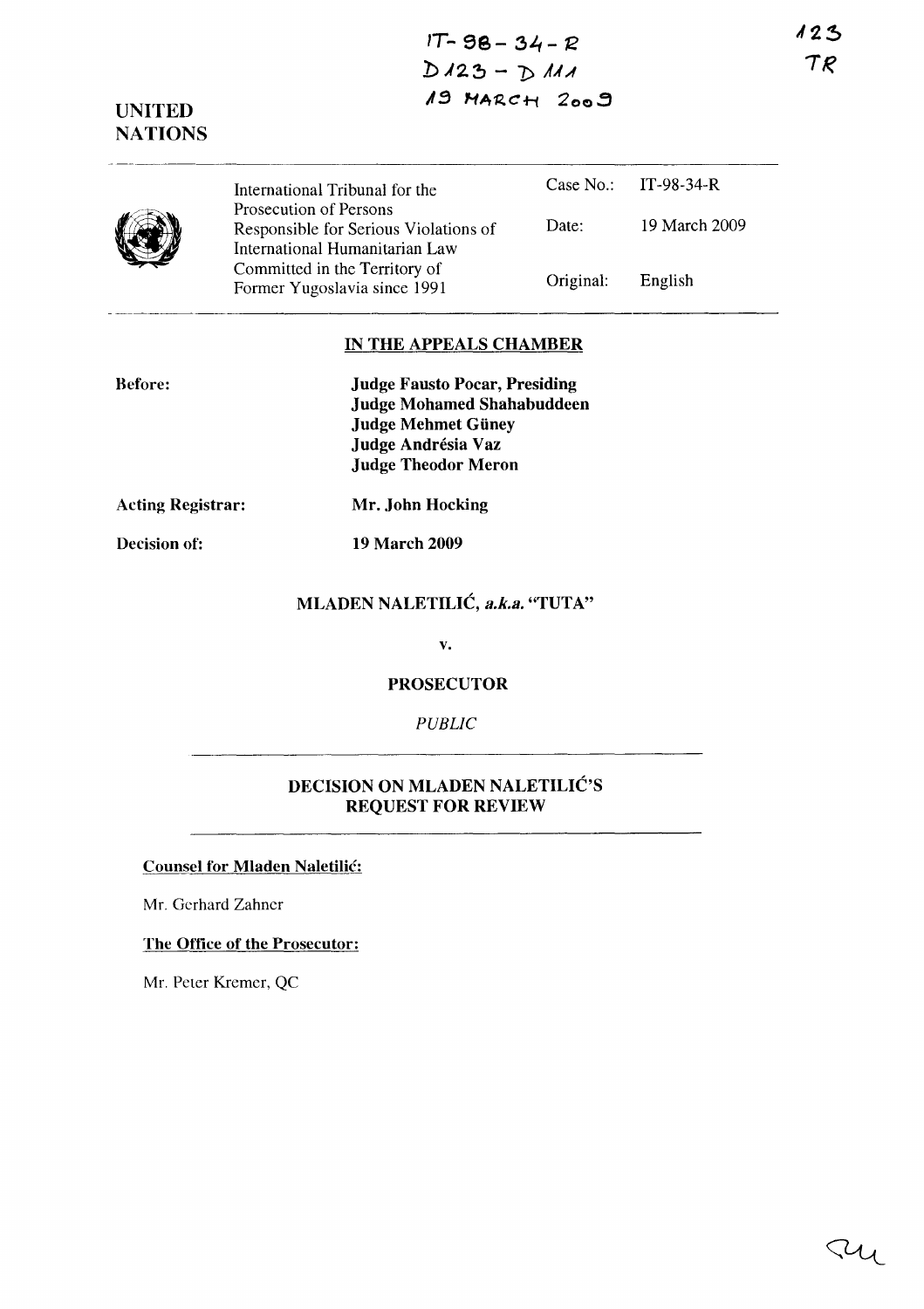1. The Appeals Chamber of the International Tribunal for the Prosecution of Persons Responsible for Serious Violations of International Humanitarian Law Committed in the Territory of the Former Yugoslavia Since 1991 ("Appeals Chamber" and "International Tribunal", respectively) is seized of the "Motion to Rehear" of 1 July 2008 ("Application") filed on behalf of Mladen Naletilić ("Applicant").<sup>1</sup>

## **I. BACKGROUND**

2. On 31 March 2003, Trial Chamber I rendered its Judgement in the case of *Prosecutor v. Mladen Naletilic(, a.k.a. "Tuta" and Vinko Martinovic, a.k.a. "Stela* ", sentencing Mladen Naletilic ("Applicant") to 20 years of imprisonment.<sup>2</sup> On 3 May 2006, following appeals filed by the Office of the Prosecutor ("Prosecution"), the Applicant and Vinko Martinovic, the Appeals Chamber confirmed most of the convictions entered against the Appellant and affirmed the above sentence.<sup>3</sup>

3. In his Application, the Applicant alleges the existence of new facts, which were not known to him until 21 December 2006, that demonstrate his innocence in relation to the crimes for which he was convicted.<sup>4</sup> The Applicant further asserts that these facts demonstrate that his right to a fair trial were violated by the Trial and Appeal Judgements rendered in his case.<sup>5</sup> Accordingly, he requests the Appeals Chamber to vacate the Trial and Appeal Judgements, to acquit and release him, and to reopen his case. $<sup>6</sup>$ </sup>

4. The Application consists of three letters sent by Mr. Gerhard Zahner to the International Tribunal on 27 April 2007 ("First Letter"), 23 November 2007 ("Second Letter") and 19 June 2008 ('"Third Letter"), respectively.? In response to the First Letter, the Registry advised Mr. Gerhard Zahner that in order to file submissions before the International Tribunal, he must be formally assigned as counsel to the Applicant so as to meet the qualifications required under Rules 44 and 45 of the Rules of Procedure and Evidence of the International Tribunal ("Rules").<sup>8</sup> Accordingly, Mr. Gerhard Zahner was formally assigned as defence counsel on 18 October 2007.<sup>9</sup> Following receipt

<sup>1</sup>*Prosecutor* \'. *Mluden Nuletilid, u.k.u. "Tutu" und Vinko Murtinovic, u.k.u. "Stelu* ", Case No. IT-98-34-A, Judgement, 3 May 2()06 ("Appeal Judgement"), pp. 207-208.

*<sup>5</sup> lhid.* 

 $\overline{\Upsilon}$ 

<sup>&</sup>lt;sup>1</sup> The Application was filed by the Registry (see infra, paras 4, 6). The references to the Application's page numbers in the present Decision are based on the page numbers assigned by the Registry.

*<sup>2</sup> Proseclitor* 1'. *Mluden Nuletilid, u.k.a. "Tuta" und Vinko Martinovic, a.k.u. "Stela* ", Case No. IT-98-34-T, Judgement, 31 March 2003 ("Trial Judgement"), para. 765.

<sup>~</sup> Application, p. 20.

Application, pp. 2 and 21.

Application, pp. 21, 26, and 29, respectively.

<sup>&</sup>lt;sup>8</sup> See Letter from Gabrielle McIntyre, Chef de Cabinet, to RA Gerhard Zahner, Counsel for Naletilić, 7 May 2008 ("Letter from Chef de Cabinet"), p. I.

*o Prosecutor v. Mladen Nuletilid, u.k.u. "Tutu" und Vinko Martinovic, u.k.u. "Stelu",* Case No. IT-98-34-A, Decision by the Registrar re Assignment of counsel, 18 October 2007.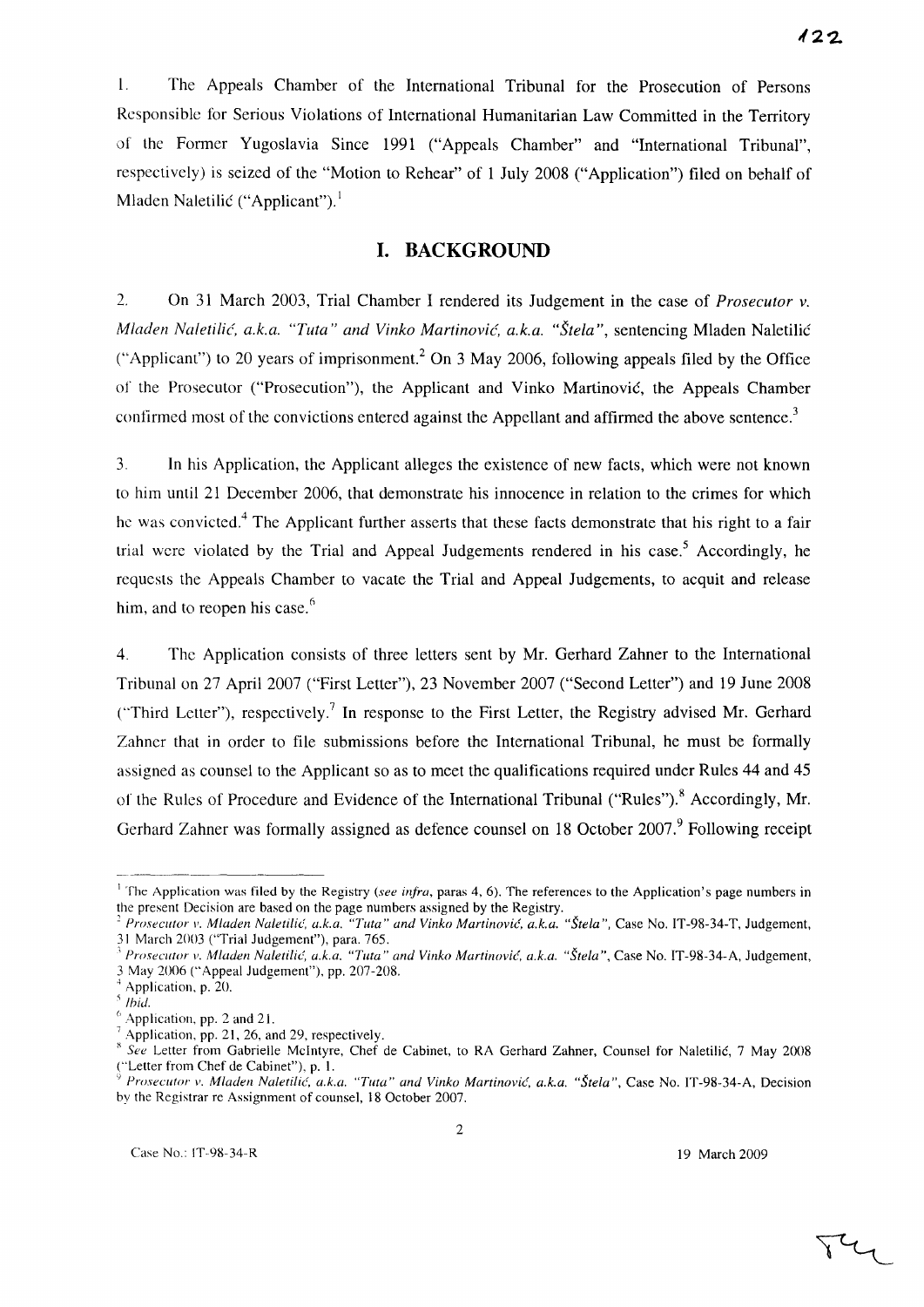of the Second Letter, the Office of Legal Aid and Detention Matters of the International Tribunal ("OLAD") contacted the Applicant to assist him in the filing process.  $\frac{10}{10}$ 

5. On 7 May 2008, the Chef de Cabinet of the Office of the President of the International Tribunal ("Chef de Cabinet") responded to an additional letter sent to the President by the Applicant. The Chef de Cabinet reminded the Applicant of the importance of filing submissions in accordance with the Rules and of his obligations under the Code of Professional Conduct for Defence Counsel Appearing Before the International Tribunal.<sup>11</sup> The Chef de Cabinet also suggested that if the Applicant still had difficulties understanding the process, he should contact OLAD for further guidance.<sup>12</sup>

6. **In** response to the Letter from the Chef de Cabinet, the Applicant sent the Third Letter, reiterating briefly the arguments presented in the First Letter and Second Letter. The Application was filed by the Registry on 1 July 2008. The Prosecution filed a response to the Application on 29 July 2008.<sup>13</sup> On 12 September 2008, the Registry confidentially filed a number of statements and certificates ("Statements") in relation to the Application that had been in the possession of OLAD for an undetermined period.<sup>14</sup> On 25 September 2008, given that the Prosecution did not have the opportunity to examine the Statements at the time it filed its Response, the Appeals Chamber allowed, *proprio motu,* the Prosecution to file an additional response within 10 days and the Applicant to reply within five days of the filing of the additional response.<sup>15</sup> The Prosecution filed its additional response on 3 October 2008. 16 The Applicant did not reply.

## **II. PRELIMINARY MATTERS**

7. The Appeals Chamber notes the Applicant's failure to comply with the formal requirements for filings before the International Tribunal and to follow the instructions provided by the Registry and reminds the Applicant of the importance of respecting these requirements. The Appeals Chamber is further compelled to observe that the three letters of submission from the Applicant fall far below the average standard for motions to the International Tribunal. Finally, the Appeals

Tu

<sup>&</sup>lt;sup>10</sup> See Letter from Chef de Cabinet, p. 1.

 $11$  Ibid., p. 1, citing IT/125/Rev.2, 29 June 2006 ("Code of Professional Conduct").

 $12$  *Ibid.*, p. 2.

<sup>&</sup>lt;sup>13</sup> Prosecutor v. Mladen Naletilić, a.k.a. "Tuta" and Vinko Martinović, a.k.a. "Štela", Case No. IT-98-34-R, Prosecution Response to Naletilić's Motions for Review and "Examination of the Records", 29 July 2008 ("Response"). <sup>14</sup> Prosecutor v. Mladen Naletilić, a.k.a. "Tuta" and Vinko Martinović, a.k.a. "Štela", Case No. IT-98-34-R, Statement, 12 September 2008 ("Statements").

<sup>&</sup>lt;sup>15</sup> Prosecutor v. Mladen Naletilic, a.k.a. "Tuta" and Vinko Martinović, a.k.a. "Štela", Case No. IT-98-34-R, Order for

Additional Response from the Prosecution, 25 September 2008. <sup>16</sup> Prosecutor *v. Mladen Naletilić, a.k.a. "Tuta" and Vinko Martinović, a.k.a. "Štela", Case No. IT-98-34-R,* Prosecution Additional Response Regarding Statements Filed on 12 September 2008, 3 October 2008 ("Additional Response").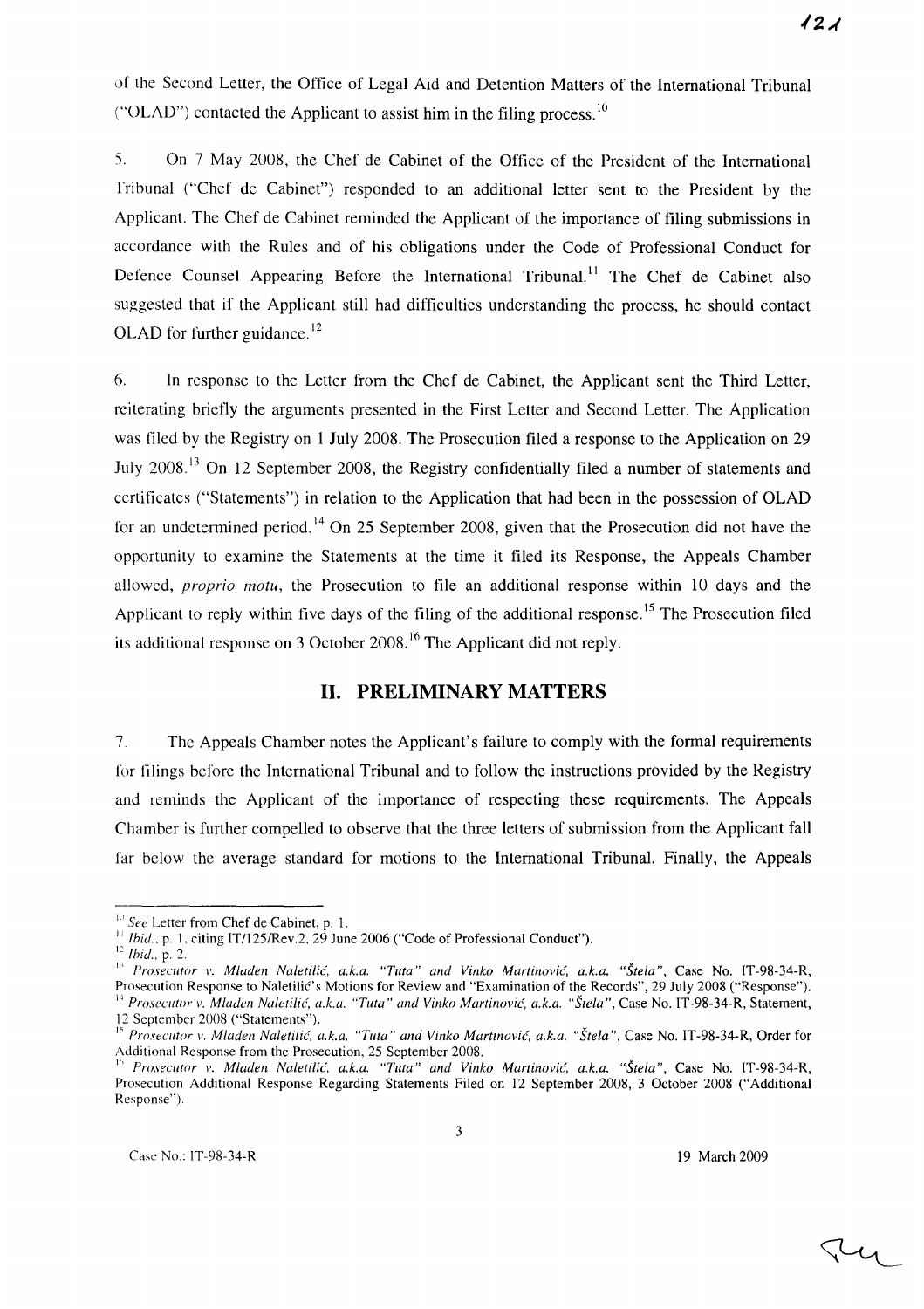Chamher notes the poor language of the Application and reminds the Applicant that it may lodge suhmissions in any of the official languages of the International Tribunal.

8. Nevertheless, in the interests of justice and specifically in order to avoid prejudice arising to the Applicant from the poor diligence of Counsel, the Appeals Chamber decided to examine the merits of the Application.

# **III. APPLICABLE LAW**

9. The Appeals Chamber recalls that pursuant to Article 26 of the Statute:

[w Ihere a new fact has been discovered which was not known at the time of the proceedings before the Trial Chambers or the Appeals Chamber and which could have been a decisive factor in reaching the decision, the convicted person or the Prosecutor may submit to the International Tribunal an application for review of the judgement.

Rule  $119(A)$  of the Rules governs the filing of an application for review of a judgement by a party and stipulates, in relevant part, that:

[w]here a new fact has been discovered which was not known to the moving party at the time of the proceedings before a Trial Chamber or the Appeals Chamber and could not have been discovered through the exercise of due diligence, the defence or, within one year after the final judgement has been pronounced, the Prosecutor, may make a motion to that Chamber for review of the judgement.

Rule 120 of the Rules provides that, upon preliminary examination of a party's Rule 119(A) motion for review, "[i]f a majority of Judges of the Chamber constituted pursuant to Rule 199 agree that the new fact, if proved, could have been a decisive factor in reaching a decision, the Chamber shall review the judgement, and pronounce a further judgement after hearing the parties".

10. The combined effect of Article 26 of the Statute and Rules 119 and 120 of the Rules is such that for a moving party to succeed in persuading a Chamber to review its judgement, the party must show that:  $(1)$  there is a new fact;  $(2)$  the new fact was not known to the moving party at the time of the original proceedings; (3) the lack of discovery of that new fact was not the result of a lack of due diligence by the moving party; and (4) the new fact could have been a decisive factor in reaching the original decision.<sup>17</sup> In wholly exceptional circumstances, review may still be permitted

<sup>&</sup>lt;sup>17</sup> *Prosecutor v. Tihomir Blaškić*, Case No. IT-95-14-R, Decision on Prosecutor's Request for Review or Reconsideration (Public Redacted Version), 23 November 2006 *("Bla§kic* Review Decision"), para. 7; *Prosecutor v. Mlado Radić*, Case No. IT-98-30/1-R.1, Decision on Defence Request for Review (Public Redacted Version), 31 October 2006 *("Radić Review Decision")*, paras 9-10; *Prosecutor v. Zoran Žigić*, Case No. IT-98-30/1-R.2, Decision on Zoran Zigic's Request for Review under Rule 119, 25 August 2006, para. 8; *Prosecutor v. Du§ko Tadic,* Case No. IT-94-I-R, Decision on Request for Review, 30 July 2002 (French), 8 August 2002 (English) *("Tadic* Review Decision"), para. 20. *See also George* A. *N. Rutaganda v. The Prosecutor,* Case No. ICTR-96-03-R, Decision on Requests for Reconsideration, Review, Assignment of Counsel, Disclosure, and Clarification, 8 December 2006 *("Rutaganda* Review Decision"), para. 8; *The Prosecutor v. Aloys Simba,* Case No. ICTR-01-76-A, Decision on Aloys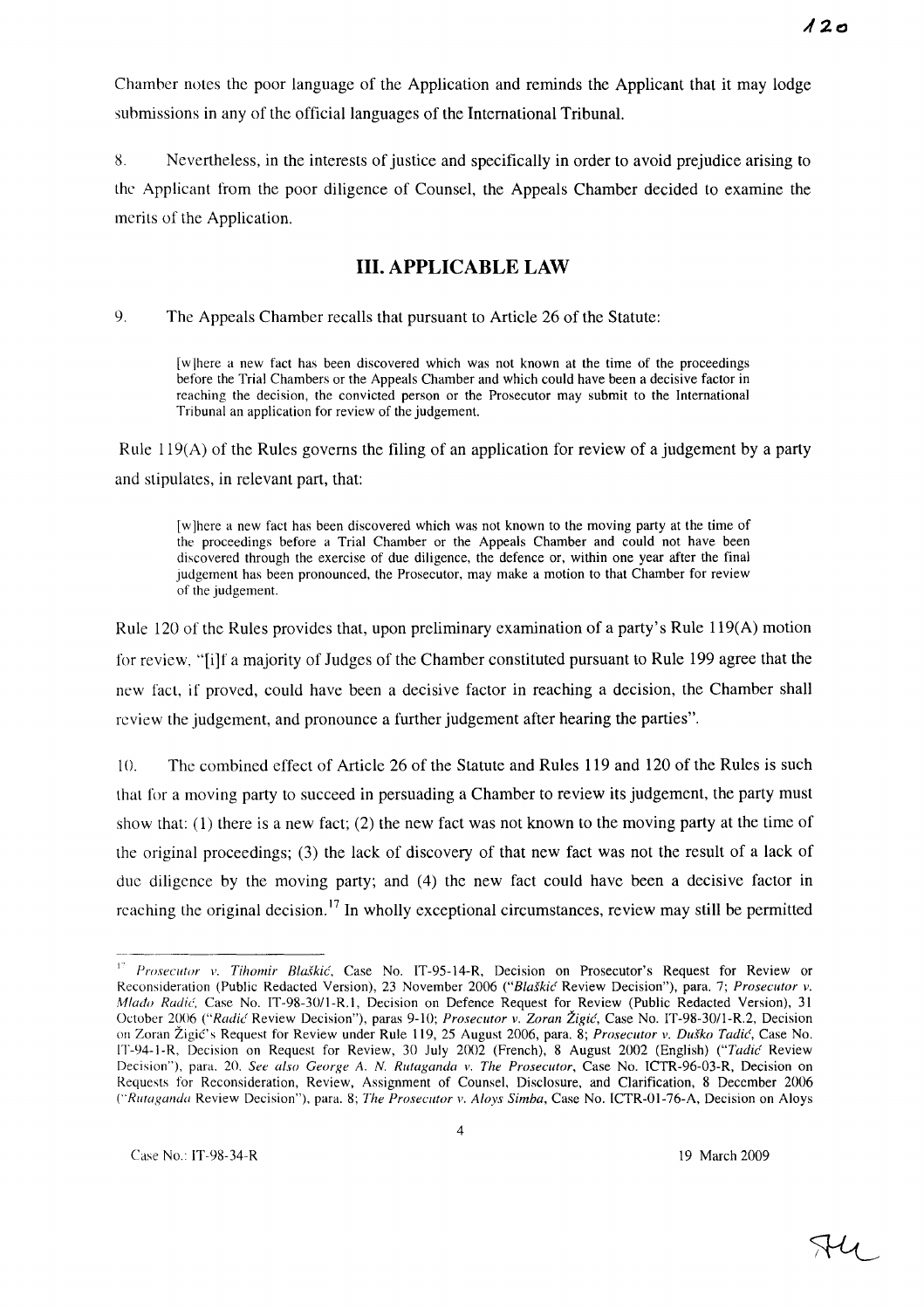~ven though the new fact was known to the moving party at the time of the original proceedings or was discoverable by it through the exercise of due diligence, if ignoring such new fact would result in a miscarriage of justice.<sup>18</sup> Review of a final judgement is an exceptional procedure and not an additional opportunity for a party to re-litigate arguments that failed at trial or on appeal.<sup>19</sup>

II . The Appeals Chamber recalls that the term "new fact" refers to new evidentiary information supporting a fact that was not at issue during the trial or appeal proceedings.<sup>20</sup> The requirement that the fact was not at issue during the proceedings means that "it must not have been among the factors that the deciding body could have taken into account in reaching its verdict.<sup> $21$ </sup> Essentially, the moving party must show that the Chamber did not know about the fact in reaching its decision.<sup>22</sup>

## IV. DISCUSSION

# A. Alleged New Facts Related to the Naletilic's Participation in the Crimes for Which He Was Convicted

#### 1. Arguments of the Parties

12. The Applicant asserts that the findings of the International Tribunal relating to Naletilic's responsibility for crimes committed in the areas of Sovići, Doljani, Široki Brijeg and Mostar between April and September 1993 are based on the false testimony of Falk Simang ("Simang"), which he was induced to provide by the Prosecution through "[o]utright tampering and promises of preferential treatment".<sup>23</sup> The Applicant argues that Simang's testimony was "absolutely crucial to the Prosecution's attempt to prove [that he] was a criminal perpetrator, had superior responsibility

 $\triangleleft$ 

Simba's Requests for Suspension of Appeal Proceedings and Review. 9 January 2007, para. 8; *Eliezer Niyitegeka v. The Proseclltor,* Case No. ICTR-96-14-R, Decision on Third Request for Review, 23 January 2008 *("Niyitegeka* Review Decision"), para. 13.

<sup>&</sup>lt;sup>18</sup> Blaškić Review Decision, para. 8; *Radić* Review Decision, para. 11; *Tadić* Review Decision, paras 26-27. *See also Rlltaganda* Review Decision, para. 8; *Niyitegeka* Review Decision, para. 13.

<sup>&</sup>lt;sup>19</sup> Vidoje Blagojević v. Prosecutor, Case No. IT-02-60-R, Decision on Vidoje Blagojević's Request for Review, 15 July 2008, para. 4; *Rutaganda* Review Decision, para. 8. *See also Niyitegeka* Review Decision, para. 13; *Jean-Bosco Burayugwiza* 1'. *The Prosecutor,* Case No. ICTR-97-19-AR72, Decision (Prosecutor's Request for Review or Reconsideration), 31 March 2000, para. 43.

*<sup>20</sup> Bla.fkic* Review Decision, paras 14-15; *Tadic* Review Decision, para. 25. *See also Rutaganda* Review Decision, para. 9; *Niyitegeka* Review Decision, para. 14.

<sup>&</sup>lt;sup>21</sup> Blaškić Review Decision, para. 14; *Tadić* Review Decision, para. 25. *See also Rutaganda* Review Decision, para. 9; *Nll'itegeka* Review Decision, para. 14.

*<sup>22</sup> Bla.fkic* Review Decision, para. 14. *See also Rutaganda* Review Decision, para. 9; *Niyitegeka* Review Decision, para. 14.

Application, p. 20.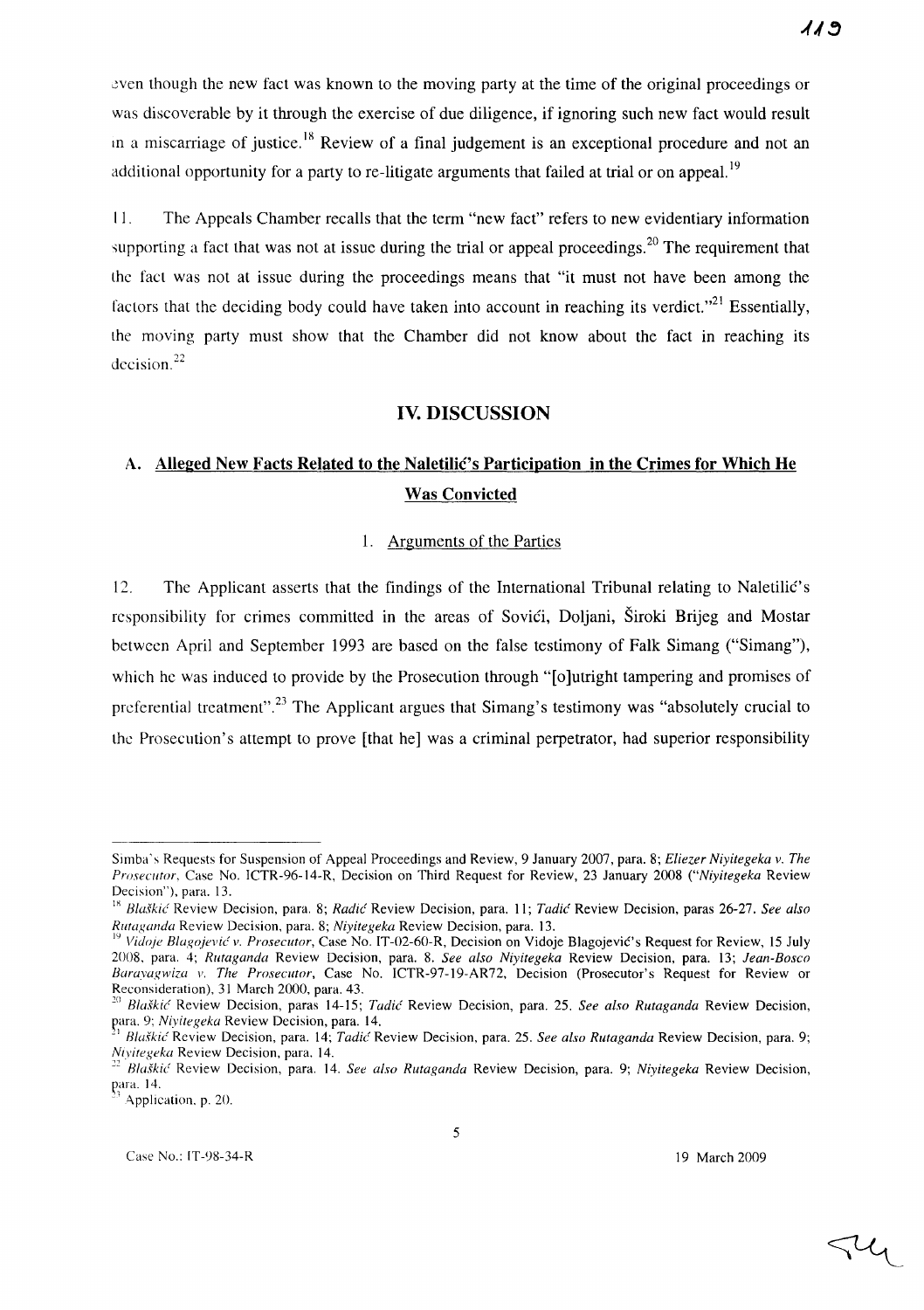and performed certain acts at the stated locations during the stated period $^{24}$  and "form[ed] a key component of the Tribunal's opinion".<sup>25</sup>

13. The Applicant claims that he identified the alleged new facts after meeting with Simang, who had been convicted for murder by a court in Germany, in the fall of 2006.<sup>26</sup> The Applicant then met with Ralf Mrachacz ("Mrachacz"), who had also testified before the International Tribunal in this case and been convicted of murder in Germany.<sup>27</sup> The Applicant asserts that Mrachacz informed him that sometime between 1997 and 1999, when he and Simang were serving time together in Gennany, the Prosecution visited them and offered to assist them in having their cases reheard before German courts and securing their transfer to another correctional facility in exchange for their testimony against the Applicant.<sup>28</sup> He claims that Mrachacz's testimony shows that "promises were used" in the Applicant's case and "that their existence was deliberately and disingenuously withheld from the Tribunal", which "constitutes grounds for a retrial and violates the principle of a fair trial".<sup>29</sup>

i 4. The Applicant argues that in light of the foregoing, "[e ]very statement made during the trial must be examined to determine the extent to which it was motivated by manipulation, promises, dismissals or omissions, and thus produced a conviction by illegal means".<sup>30</sup> The Applicant submits that, if the promises made by the Prosecution would have been known during the trial, the defence strategy would have been different, Simang's testimony would not have been regarded as credible and the Applicant would thus have been acquitted on all major counts related to his role and involvement in violent acts committed in  $1993$ <sup>31</sup> Finally, it submits that all of the evidence presented by the Prosecution would have been regarded as suspicious and accordingly disallowed.<sup>32</sup>

15. The Applicant further alleges the existence of new facts showing that "although Simang" claimed to have personally witnessed Naletilic [sic] beating prisoners and commanding troops in Sovici [sic] and Siroki [sic] Brijeg, he could not possibly have had any such knowledge".<sup>33</sup> This claim is based on evidence consisting of: (1) statements by Mrachacz; (2) a written declaration from

Ty

<sup>&</sup>lt;sup>24</sup> Application, p. 17.

<sup>&</sup>lt;sup>25</sup> Application, p. 2.

<sup>2&#</sup>x27; Application, pp. J7 -18. The Applicant claims that, during the meeting, Simang allegedly asked for documents that would exonerate him and help him to reopen his own case "in exchange for providing the whole story". The Applicant asserts that after responding that "the only thing [it] had to offer Simang was the truth", Simang "lost all interest in pursuing the matter further" (Application, p. 16).

<sup>-</sup> Application, pp. 15 and 18. *See also* Letter of Counsel for Naletilic dated 29 November 2005, included in the Statements, p. 49.

Application, pp.  $14-15$  and  $28-29$ .

 $2^{\circ}$  Application, p. 12.

Application, p. 14.

Ibid.

 $E$  *Ibid.*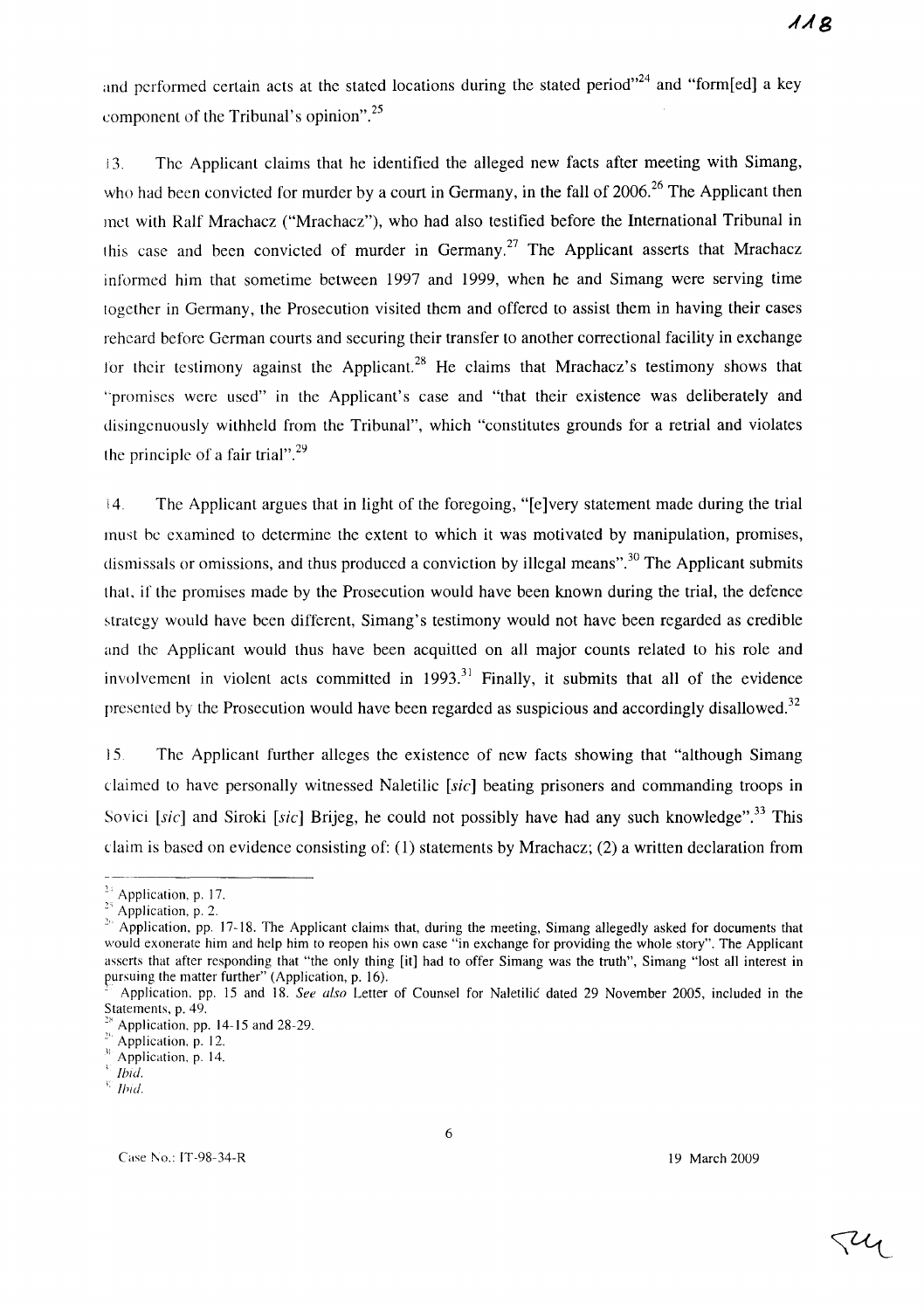Mrachacz;<sup>34</sup> (3) records from the Memmingen Court in Germany;<sup>35</sup> (4) seven written declarations of former combatants in Doliani and Sovici between 17 April 2003 and 21 April 2003;<sup>36</sup> (5) a written statement by a woman claiming to be Simang's former fiancée;<sup>37</sup> and (6) a receipt of payment made to Simang in October 1993. $38$ 

16. The Applicant first relies on statements allegedly given to him by Mrachacz, indicating, *inter alia*, that Mrachacz had stated to OTP investigators that Simang could not possibly have had any knowledge about Naletilic's role in combat operations in 1993 and 1994 because Simang had not participated in these operations.<sup>39</sup> According to Mrachacz's alleged statements, "[e]verything Simang said was a lie told for the sole purpose of obtaining evidence to reopen his own case, as promised".<sup>40</sup> The Applicant contends that these statements "were deliberately covered up in order to make Simang's claims appear truthful". $41$ 

17. The Applicant next submits a statement by Mrachacz from 17 January 2007, made in response to a letter from the Applicant, in which Mrachacz addresses Simang's whereabouts in May 1993.<sup>42</sup> Mrachacz declares that sometime between mid-to-late May, Simang had been planning to return to Germany to obtain papers for a marriage, that he did not return until four weeks later, and that "[h]e was therefore definitely in Herzegovina at the time in question".<sup>43</sup>

18. The Applicant also makes reference to a page from Simang's criminal records at the Memmingen Court, asserting that he did not obtain this document until November 2006.<sup>44</sup> The Applicant claims that according to this record, Simang travelled to Bosnia in 1993 to fight in the war, remained there until March 1994, and made several trips to Germany during that period; that on 1 June 1993, he was arrested at the German border while on his way back to Yugoslavia; and that he served a sentence in Germany until 16 June 1993.<sup>45</sup> The Applicant contends that "[t]his one

7

Application, p. 11.

<sup>-4</sup> Statements. p. 48.

 $5$  Statements, pp. 46-47.

 $\frac{1}{10}$  Statements, pp. 56, 62, 67, 77, 82, 87 and 93.

Statements, p. 73.

Statements, p. 45.

Application, p. 11.

<sup>. «)</sup> Application. p. 10. *See also* Application, p. 5 (referring to the testimony of Snjezana Bubalo).

<sup>&</sup>lt;sup>1</sup> Application. p. 11.

 $42$  Application, p. 48.

<sup>&</sup>lt;sup>43</sup> Statements, p. 48. *See also* Application, pp. 7 (stating that according to Mrachacz, "Simang returned to Germany around May 1993 in order to take care of something related to his marriage") and p. 9. Application, p. 7.

<sup>&</sup>lt;sup>45</sup> Application, pp. 7-9.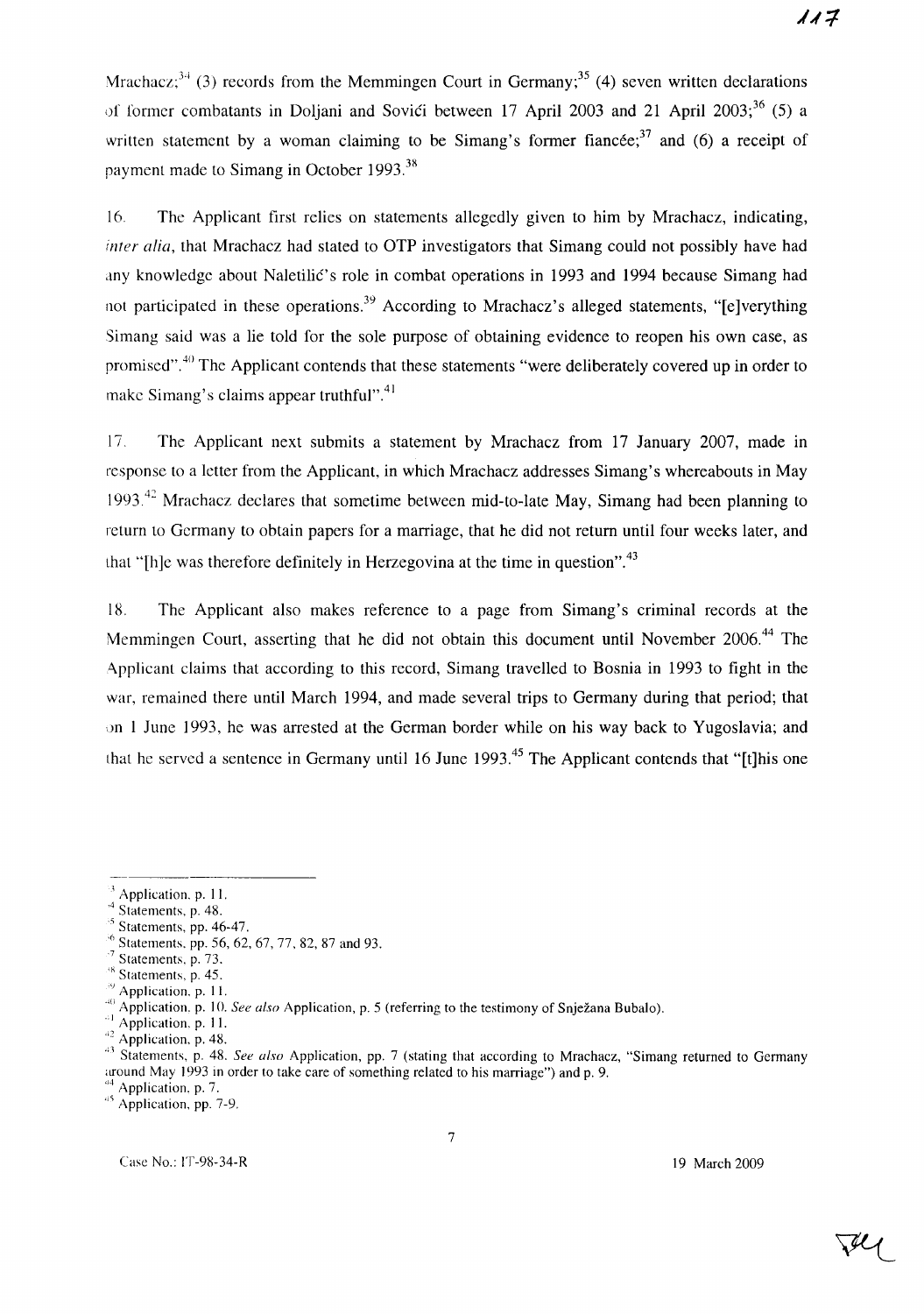fact proves that Simang could not possibly have known about activities in April and May 1993 since he was out of the country until mid-June 1993".<sup>46</sup>

19 The Applicant further submits evidence from a number of witnesses, claiming that they were in a position to know Simang's whereabouts from April to May  $1993<sup>47</sup>$  This evidence includes statements from seven former soldiers who claim to have taken part in combat operations in Doljani and Sovići between 17 April and 21 April 1993,<sup>48</sup> and who declare that they knew Simang, that he did not take part in these combat operations, and that he did not become a member of the KB until the summer of 1993.<sup>49</sup> The evidence also includes a statement from Snježana Bubal0, who claims that Simang came to Siroki Brijeg in early 1993, disappeared in mid-February 1993, and reappeared again in late June or July 1993.<sup>50</sup> The Applicant claims that this evidence constitutes new facts that justify the reopening of his case because it proves that Simang was lying on the witness stand and corroborates Mrachacz's claim that Simang only testified in order to receive benefits offered to him by the OTP.<sup>51</sup>

20. Finally, the Applicant submits a receipt of a payment to Simang, which allegedly indicates that Simang joined the Croatian army and the KB on 5 July 1993.<sup>52</sup> The Applicant asserts that this evidence proves that "Simang had never officially signed up for the KB or any other army prior to July 5, 1993, as he had claimed" and thus, "he could not have had any information about the chain of command or  $\left[ \ldots \right]$  Naletilic's [sic] position in the overall organization".<sup>53</sup>

21. In response, the Prosecution asserts that the Application should be summarily dismissed.<sup>54</sup> It argues that the Applicant fails to specify why the facts he alleges are new and notes that the allegations regarding Simang's credibility and promises made to him by the Prosecution were already raised at trial and on appeal.<sup>55</sup> The Prosecution adds that the Applicant does not indicate why he neither knew these new facts at the time of the proceedings nor discovered them through due diligence,<sup>56</sup> given, in particular, that the Statements are from his former subordinates, and thus "it appears logical that Naletilic would have known of their potential evidence during the trial and

8

<sup>&</sup>lt;sup>46</sup> Application, p. 9.

<sup>&</sup>lt;sup>47</sup> Application, pp. 3-5.

<sup>&</sup>lt;sup>48</sup> See declaration of Željko Ivanković, Statements, p. 93; declaration of Denis Bjelica, Statements, p. 87; declaration of Emil Corić. Statements, p. 82; declaration of Oliver Knezović, Statements, p. 77; declaration of Pero Zelenika, Statements, p. 67; declaration of Fabijan Bosnjak, Statements, p. 62; declaration of Tihomir Cuzie, Statements, p. 56. Application, pp. 3-5.

 $50$  Application, p. 5; Statements, p. 73.

 $5<sup>1</sup>$  Application, p. 3.

<sup>5:</sup> Application, p. 6. *See also* Statements, p. 45.

<sup>&</sup>lt;sup>53</sup> Application, p. 6.

<sup>&</sup>lt;sup>54</sup> Response, para. 1. Note that the Prosecution refers to the First Letter "Motion for Review" and to the Second Letter as "motion for 'examination of the records"'. *See also* Additional Response, paras 2, 10.

<sup>55</sup> Response. para. 5; Additional Response, para. 5.

<sup>&</sup>lt;sup>56</sup> Response, para. 6.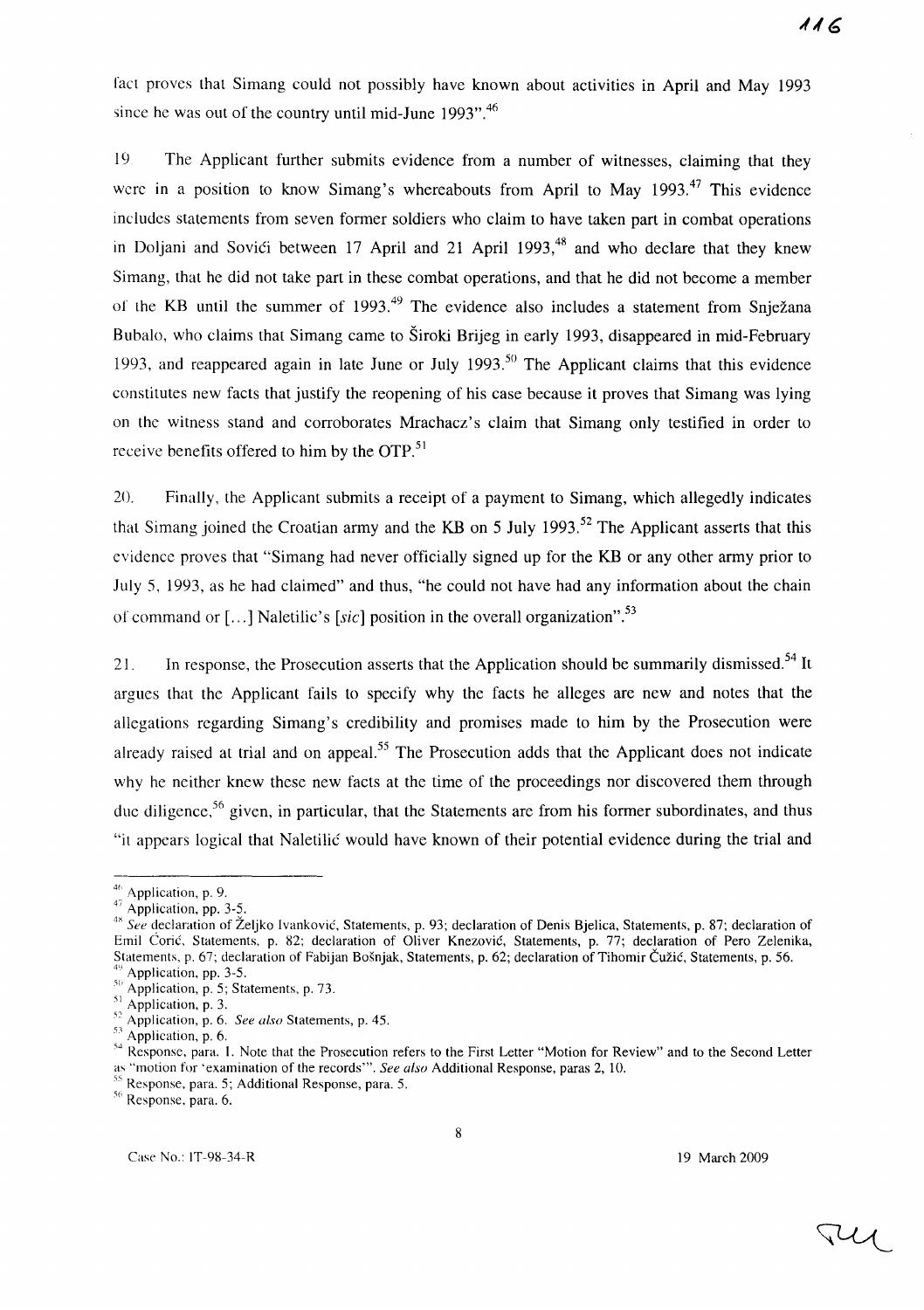$115$ 

appeal process".<sup>57</sup> The Prosecution also submits that the Applicant fails to specify how these new facts could have been a decisive factor in reaching the verdict or why a miscarriage of justice would result from ignoring them.<sup>58</sup> In addition, the Prosecution asserts that the Application fails to identify precisely which findings in the Judgements are affected by which alleged facts and how this impacts on any specific part of the verdict.<sup>59</sup>

22 The Prosecution also avers that the Applicant's "claim that he should be acquitted because Simang lied ignores the huge body of other evidence upon which the conviction rest[s]".<sup>60</sup> In this regard, the Prosecution notes that

other witnesses and documentary evidence support the findings regarding the crimes at Sovići and Doljani. For example, Naletilić's command position regarding the attacks on Sovići and Doljani is based on evidence from three witnesses  $-$  in addition to Simang  $-$  and documentary evidence. Naletilic's responsibility for the mistreatments at Doljani was based on the evidence from four witnesses (including the victims of the mistreatment)  $-$  in addition to Simang.<sup>61</sup>

23. Finally, the Prosecution claims that the statements made by Snjezana Bubalo and Mrachacz with respect to Simang's presence are contradictory.<sup>62</sup>

### 2. Analysis

24 The Appeals Chamber is not satisfied that any of the alleged new facts presented by the Applicant constitute new facts that would justify review of the Trial or Appeal Judgements. In this regard, the Appeals Chamber first notes that the Applicant's allegations regarding the promises made by the Prosecution to Simang and Mrachacz, as well as Simang's credibility, were raised and disposed of at both the trial and appellate levels.<sup>63</sup> Specifically, the Trial Chamber noted that the Applicant alleged that Mrachacz and Simang were "'bought and paid'" and found that "[t]he fact that Falk Simnag [sic] expressed hope that his case in Germany would be reopened following these proceedings does not in the view of the Chamber make his testimony less reliable and credible".<sup>64</sup>

9

<sup>64</sup> Trial Judgement, para. 26, fn. 48.

 $57$  Response, para. 6; Additional Response, para. 5.

<sup>&</sup>lt;sup>58</sup> Response, para. 7.

<sup>,</sup>y *Ihid.* 

<sup>60</sup>*Ihid.* (footnote omitted); *see also* Additional Response, para. 7, which notes by way of example that Simang is not mentioned in findings leading to convictions for mistreatment in Mostar, the Siroki Brijeg MUP Station and the Heliodrom camp.

 $<sup>61</sup>$  Additional Response, para. 8 (footnotes omitted).</sup>

<sup>62</sup> Additional Response, para. 9.

<sup>&</sup>lt;sup>63</sup> Trial Judgement, para. 26, fn. 48; Appeal Judgement, paras 172-176, 243-249. *See also Prosecutor v. Mladen Naletilić, a.k.a. "Tuta" and Vinko Martinović, a.k.a. "Štela", Case No. IT-98-34-T, <i>Confidential Decision on the* Accused Naletilic's Reply to Prosecutor's Motion on Defence Witness Issues and Renewed and New Requests for Relief, and Request for Issuance of Subpoena Pursuant to Rule 54, 4 June 2002, pp. 2-3.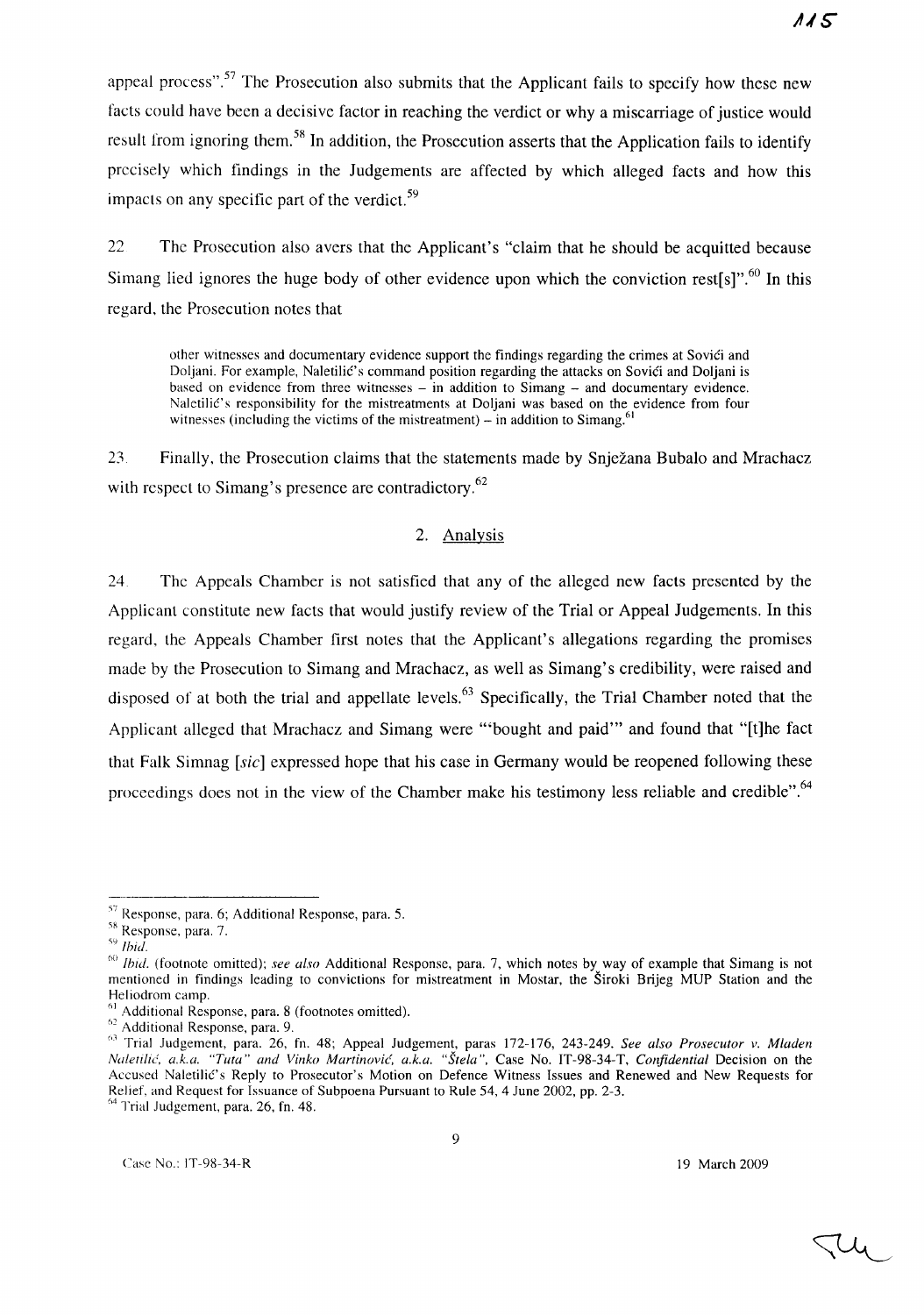The Appeals Chamber confirmed this finding.<sup>65</sup> The Appeals Chamber reiterates that review proceedings are not an opportunity to re-litigate arguments that failed at trial or on appeal.<sup>66</sup>

25. The Appeals Chamber further recalls that the term "new fact" for the purposes of review refers to new evidentiary information supporting a fact that was not in issue or considered in the original proceedings.<sup>67</sup> Accordingly, as the issue of Simang's credibility was considered during the trial and appeal proceedings in light of allegations regarding the promises made by the Prosecution [0 Simang and Mrachaz, the Appeals Chamber finds that the Applicant has failed to demonstrate that the evidence submitted in the Application regarding Simang's credibility constitutes a new fact that the evidence submitted if for the purposes of review.<sup>68</sup>

26. With respect to the allegation that Simang was not present during the events that took place in the areas of Sovici, Doljani, Siroki Brijeg and Mostar from April to September 1993 and thus could not have known about the level and nature of the Applicant's involvement in these events, the Appeals Chamber first notes that the Applicant fails to demonstrate that the evidence provided could not have been discovered through the exercise of due diligence and presented at trial. **In**  particular, the Appeals Chamber notes that Mrachacz already testified at trial,<sup>69</sup> and that the receipt of payment to Simang dates from 1993,<sup>70</sup> that is, well before the proceedings. The Appeals Chamber also observes that the Memmingen Court records state that Simang was arrested in Germany on 1 June 1993 and served a sentence in Germany until 16 June 1993, which does not exclude that Simang could have been present during the events that led to the Applicant's convictions, which took place in April and May  $1993$ .<sup>71</sup>

27. The Appeals Chamber also finds that the Applicant fails to demonstrate that these alleged new facts could have been a decisive factor in the Trial or Appeal Judgements or that ignoring them would result in a miscarriage of justice. The Appeals Chamber notes in this respect that all of the

10

 $65$  Appeal Judgement, paras 172-176.

<sup>66</sup>*See supra.* para. 10, fn. 19.

<sup>67</sup>*See supra,* para. II, fn. 20.

<sup>&</sup>lt;sup>68</sup> See Prosecutor v. Tholimir Blaškić, Case No. IT-95-14-R, *Confidential Decision on Prosecutor's Request for Review* or Reconsideration, 23 November 2006, paras 15-17, 60-61. *See also, Rutaganda* Review Decision, paras 15-17, where the Appeals Chamber found that some information concerning the credibility of two witnesses constituted new facts, notwithstanding the circumstance that those witnesses' credibility was already litigated throughout the case. In the *Rlltagallda* Decision, the Appeals Chamber based its finding on the circumstance that, in contrast to the present case, the allegations presented by the moving party in relation to witness credibility were not in issue during the original  $\frac{1}{69}$  groceedings and amounted to new facts.

The Appeals Chamber also notes that the only evidence submitted by the Applicant to support his assertions about Mrachacz's alleged new evidence, is a short declaration dated 17 January 2007 (Statements, p. 46). However, this partially contradicts his allegations, since Mrachacz indicates that Simang "was [...] definitely in Herzegovina at the time in question" *(lhid.).* Furthermore, Mrachacz states that Simang "wanted to go to Germany" in May, not that he actually went to Germany *(lhid.).* 

<sup>7()</sup> *See* Statements, p. 45.

<sup>&</sup>lt;sup>71</sup> See Statements, pp. 45-46.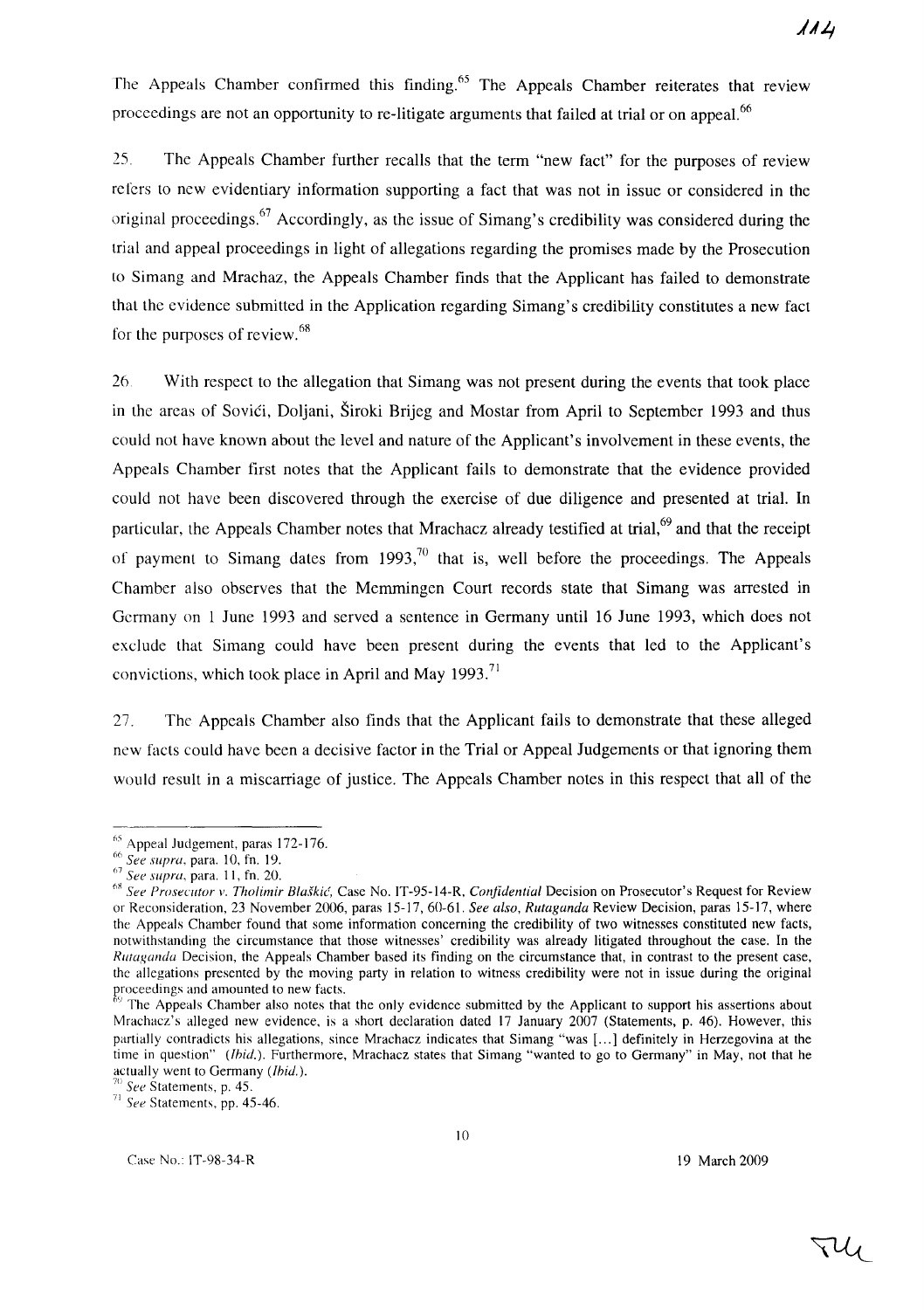evidence based on Simang's testimony which was relied upon by the Trial Chamber to reach its findings on the Applicant's individual criminal responsibility was corroborated by other evidence.<sup>72</sup>

## B. Naletilic's Detention in Croatia Prior to his Transfer to the International Tribunal

## 1. Arguments of the Parties

28. The Applicant contends that he spent three years unlawfully detained in Croatia before being brought before the International Tribunal,<sup>73</sup> and that the offence for which he was convicted in Croatia was constructed as a means of justifying his arrest and extradition to the International Tribunal.<sup>74</sup> The Applicant claims that this illegal deprivation of his liberty should have been taken into account as a mitigating factor in his trial before the International Tribunal and that the International Tribunal's failure to do so violated his rights, including his right to a fair trial.<sup>75</sup>

:29. In support of its argument, the Applicant submits that in similar cases in Croatia, the alleged ()ffcnce for which he was arrested was either dismissed or resulted in an acquittal, which demonstrates that his detention was unjustified.<sup>76</sup> He also argues that this long period of detention violated Article 5(3) of the European Convention on Human Rights ("ECHR"), his right to a fair trial under Article 6 of the ECHR and his right to a presumption of innocence.<sup>77</sup> The Applicant further submits that two months after he was detained in Croatia, Damir Kos, the Judge who presided over the criminal proceedings against him in Croatia, "went ... to The Hague to discuss" his case.<sup>78</sup> On the foregoing basis, the Applicant requests "an examination of the records" since 19Y7 ("Records") in his case "[t]o find out in the trial if the served detention pending trial in Croatia IS to be charged on the imprisonment".<sup>79</sup> Additionally, the Applicant appears to request that Damir Kos be summoned to testify before the International Tribunal.<sup>80</sup>

)0. The Prosecution submits that the Applicant appears to be requesting two subpoenas, mcluding "[ 0 ]ne for a subpoena for the records' in the case of Mladen Naletili6 a.k.a. Tuta since the year 1997', and one for a subpoena of a witness: the Croatian Judge Damir Kos".<sup>81</sup> The Prosecution

II

<sup>&#</sup>x27;2 *See, e.g.,* Trial Judgement, paras 89-94, relying on evidence from Simang, Mrachacz, witnesses Q and T; paras 125, 353-369, 438, 453, relying on evidence by Simang, Mrachacz, witnesses TT, B, RR and Salko Osmic; paras 596-597, relying on Simang's evidence and the Rados Diary; and paras 619 and 631, relying on evidence from witnesses U, WW, Simang and Q.

Application, p. 25.

<sup>&#</sup>x27;4 Application, p, 23.

Application, pp. 22 and 23.

Application, p. 25.

Application, p. 23.

<sup>&#</sup>x27;x Application, p. 25.

<sup>&#</sup>x27;~ Application, p. 26.

 $\frac{1}{10}$  Application, p. 25 (stating "Proof: Damir Kos, judge in Croatia to be summoned through the tribunal").

<sup>,)</sup> Response, para. II.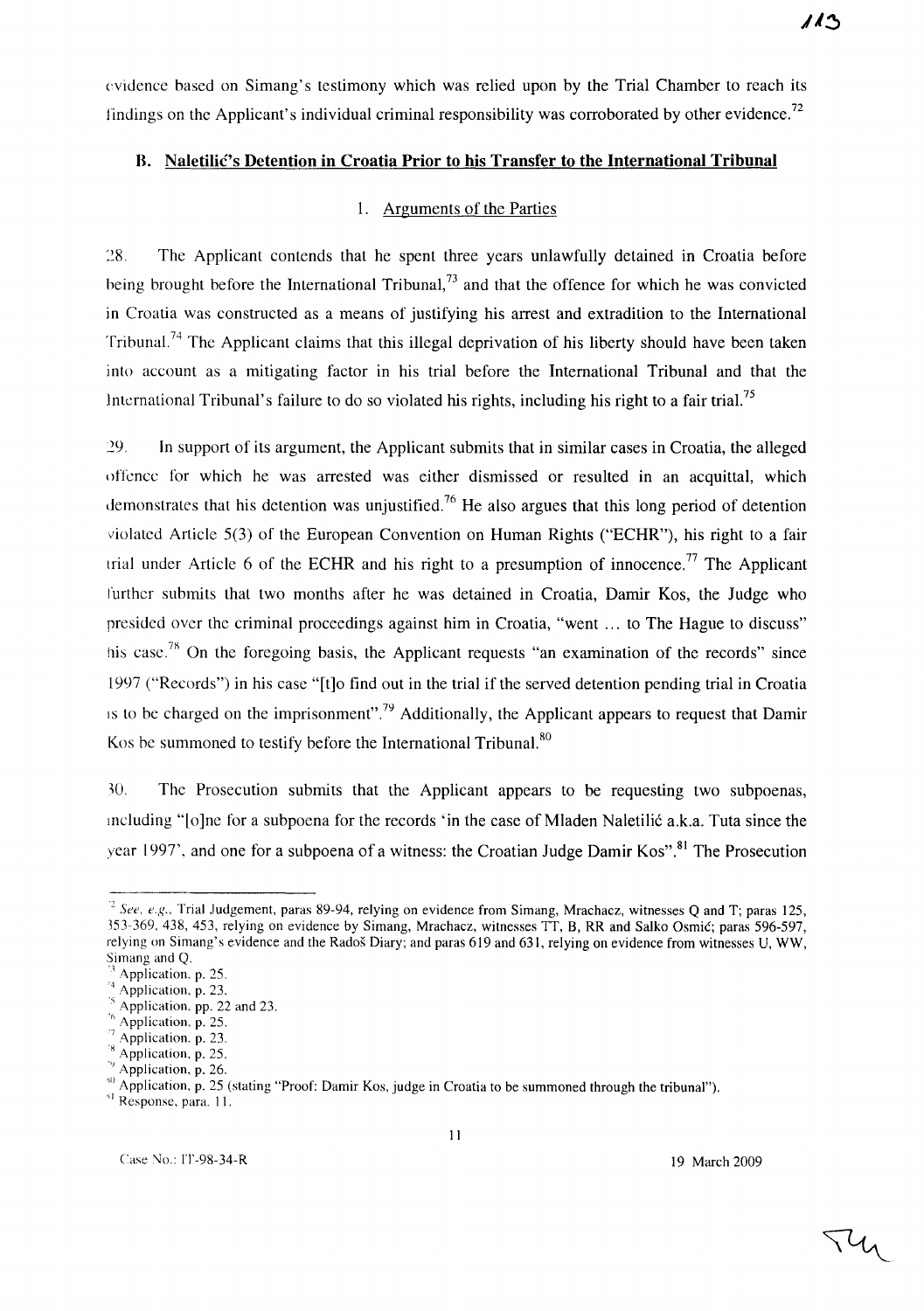argues that "[b] oth types of subpoenas require a showing of previous steps that were taken in order to obtain the cooperation of the state that possesses the documents or the witness", that the Applicant fails to provide any related submissions, $82$  and that the Application should therefore be dismissed. $83$ 

### 2. Analysis

:) 1. The Appeals Chamber finds that none of these alleged new facts presented by the Applicant would justify review of the Trial and Appeals Chambers' determination of his sentence. **In** this regard, the Appeals Chamber notes that the Records requested by the Applicant date from 1997 and were thus available during the time of the trial and appeal proceedings, which commenced on 10 September 2001<sup>84</sup> and 29 April 2003,<sup>85</sup> respectively. The Appeals Chamber further notes that the actions alleged by the Applicant with respect to Damir Kos, namely, his involvement in the criminal proceedings against the Applicant in Croatia as well as his trip to The Hague to discuss the Applicant's case, occurred long before the commencement of the trial proceedings in this case. The Applicant has failed to show that these new facts were not known by him at the time of the original proceedings, and if such is the case, that their lack of discovery was not the result of a lack of due diligence. Furthermore, the issue of the Applicant's detention in Croatia prior to his transfer to the International Tribunal was already raised and considered in his trial proceedings.<sup>86</sup> The Appeals Chamber reiterates that the term "new fact" for the purposes of review refers to new evidentiary information supporting a fact that was not in issue or considered in the original proceedings. **In** light 1)1' the foregoing, the Applicant has failed to demonstrate how such information constitutes new facts for the purposes of review.

32. Neither does the Appeals Chamber consider that ignoring the alleged new facts submitted by the Applicant would result in a miscarriage of justice. The Appeals Chamber finds that none of the alleged new facts submitted by the Applicant demonstrate that his detention by the Croatian authorities prior to 18 October 1999 should be impugned to the International Tribunal. The Trial

 $\mathcal{U}_{\mathcal{U}}$ 

<sup>)·2</sup> Response, para. 12.

 $^{\rm 83}$  *Ibid.* 

<sup>&</sup>lt;sup>84</sup> Prosecutor v. Mladen Naletilić, a.k.a. "Tuta" and Vinko Martinović, a.k.a. "Štela", Case No. IT-98-34, Public Transcript of hearing 10 September 2001, 10 September 2001, p. 1778.

<sup>&</sup>lt;sup>85</sup> See Prosecutor v. Mladen Naletilić, a.k.a. "Tuta" and Vinko Martinović, a.k.a. "Štela", Case No. IT-98-34-A, Notice of Appeal of Mladen Naletilic [sic] a.k.a. Tuta, 29 April 2003; *Prosecutor v. Mladen Naletilic.', a.k.a. "Tuta" and Vinko Martinović, a.k.a. "Štela", Case No. IT-98-34-A, Notice of Appeal Against Judgement No. IT-98-34-T of 31 March* 2003 in the Case: Prosecutor vs. Vinko Martinovic, 29 April 2003.

*hh* Trial Judgement, para. 748. *See also Prosecutor v. Mladen Naletilic', a.k.a. "Tuta" and Vinko Martinovic', a.k.a. 'Stela",* Case No. IT-98-34-T, Prosecution's Additional Sentencing Submissions, 21 February 2003, paras 19-21 <sup>I</sup>noting that "According to information received from the Croatian Office for Co-operation with the International Tribunal. Mladen NALETILIC was arrested by the Croatian authorities on 24 February 1997, and an indictment was issued against him on 20 August 1997 [ ... J" and "[b]ecause of NALETILIC's transfer to the Tribunal's jurisdiction, the trial proceedings against [him] before the District Court in Zagreb never came to a conclusion").